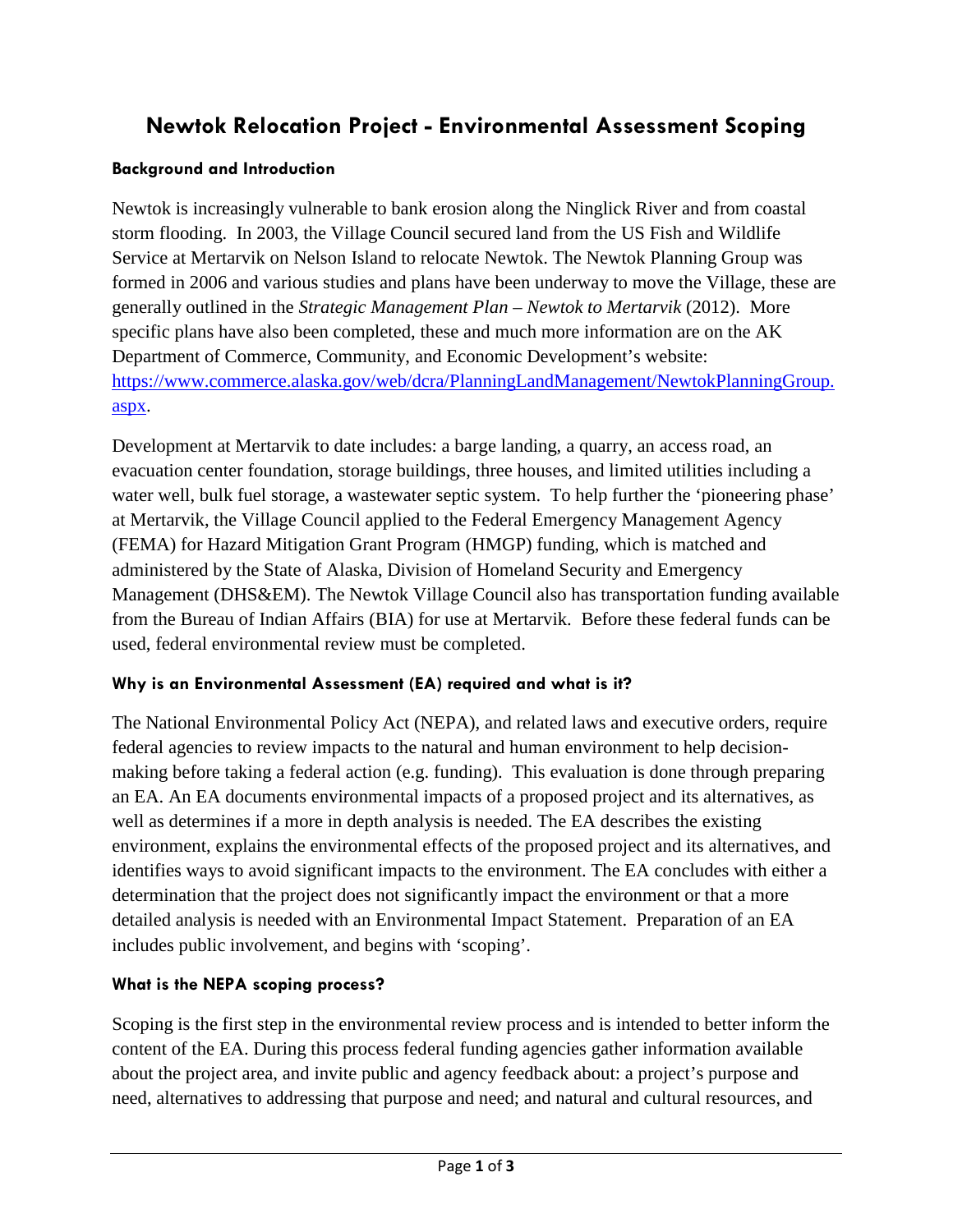social/community issues that may be particularly impacted by proceeding with the alternatives. Scoping includes a public comment period (30 days) and can include public meetings.

# **The public, agencies, and interested parties are invited to comment on the following:**

#### **What is the purpose and need for the Newtok Relocation Project?**

The purpose of the Project is to avoid or reduce damage to property and reduce life safety risks from riverine erosion and potential flooding in Newtok. The Project is needed because of Newtok's increasing vulnerability to erosion from the Ninglick River and flooding from storm surges, as evidenced from past damages and erosion forecasts. If nothing is done, erosion and flooding will continue to damage infrastructure, utilities, residential and other structures in Newtok; as well as the wellbeing of residents.

# **Alternatives Considered:**

NEPA requires a range of alternatives to addressing the purpose and need be evaluated, including no action, what is proposed, and other proactive solutions.

#### **What is the No Action Alternative?**

The No Action Alternative is required and included as a comparison for proactive solutions, in this case no FEMA or BIA funds would be provided to support relocation efforts.

# **What is the Newtok Relocation Project (Proposed Alternative)?**

The Village Council is proposing to use FEMA HMGP funds to move 12 homes from Newtok to Mertarvik and BIA transportation funds for road construction at Mertarvik to support these homes. For occupancy of the homes at Mertarvik, the Project also includes the following with funding from other sources:

- retrofits to the existing water well and septic system
- installation of individual house generators and bulk fuel storage
- developing a Small Community Emergency Response Plan
- purchase of a skiff for transport to Newtok

These actions are consistent with the Pioneering Phase of the Village Council's *Strategic Management Plan.* How could the Project be refined?

# **Other possible Alternatives:**

Some other possible alternatives to moving homes from Newtok to Mertarvik that could also address the project purpose include: